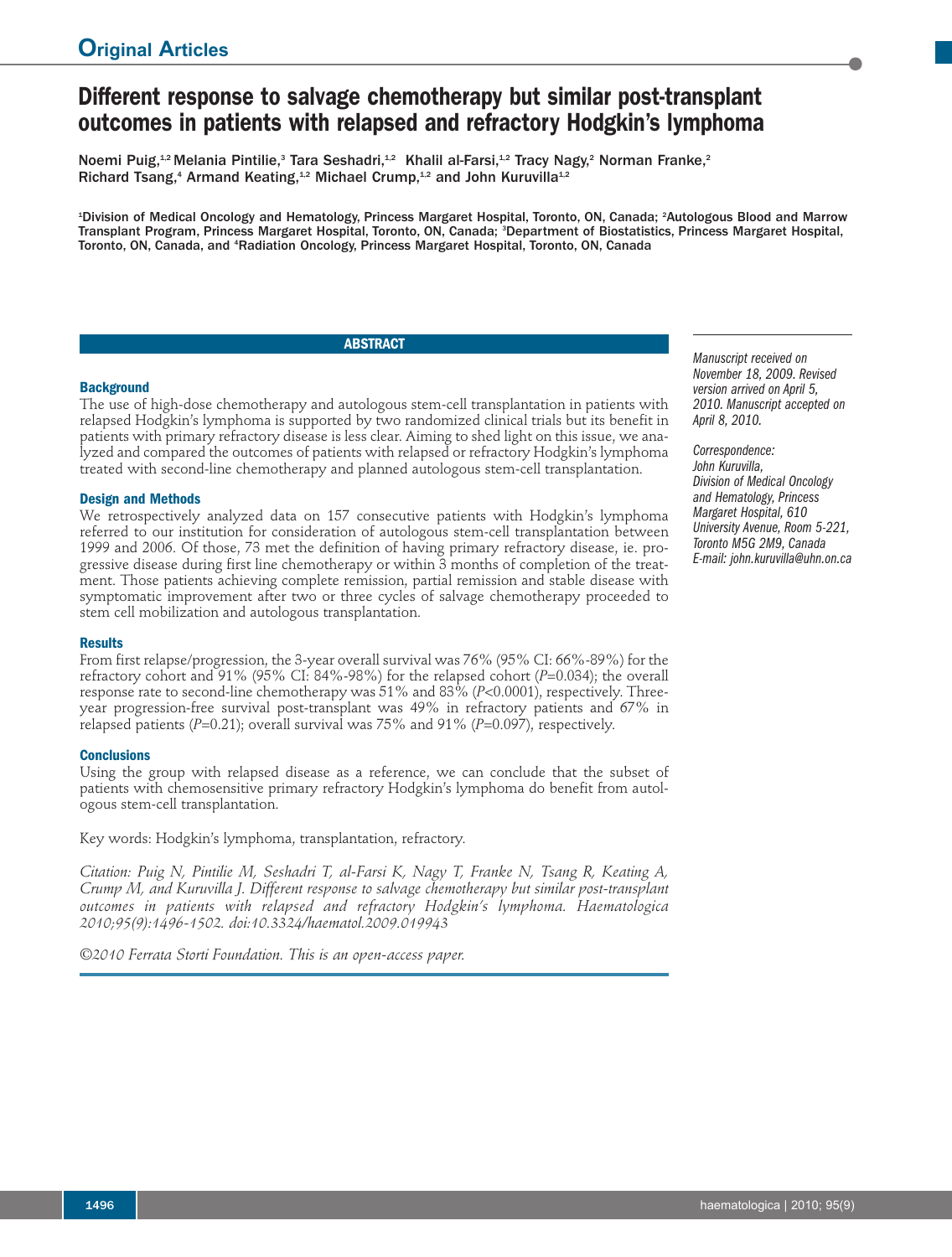# **Introduction**

More than 80% of patients with Hodgkin's lymphoma (HL) can be cured with multi-agent chemotherapy and/or radiotherapy. 1-4 However, the outcome of patients for whom initial induction chemotherapy fails is poor. 5,6 Despite a number of randomized controlled trials of primary therapy, very few prospective studies have assessed the outcomes of second-line treatments in patients with HL and thus, approaches in this setting are heterogeneous.

Two randomized trials support the use of high dose chemotherapy (HDCT) and autologous stem cell transplantation (ASCT) in patients with relapsed HL, having shown that this management improved disease-free survival. $^{7,8}$ However, the benefit of this intervention in patients with primary refractory HL, defined as progressive disease during first-line chemotherapy or within 3 months of completion of the treatment <sup>9</sup> is less clear. Encouraging results have been reported with ASCT in institutional reviews and cohort comparisons but no randomized trial has compared this approach with standard therapy and the impact of selection of patients on the reported outcomes is unclear. $^{\scriptscriptstyle 10}$ 14

We, therefore, reviewed the outcomes of patients with primary refractory HL treated with second-line chemotherapy and planned ASCT and compare the results to those in patients who had previously attained a response lasting more than 3 months to initial therapy.

# **Design and Methods**

# *Study design and selection of patients*

Cases were identified from a prospectively collected electronic database that records all patients referred to our program for an opinion regarding second-line therapy and possible ASCT. We retrospectively analyzed data from 157 consecutive adult patients with relapsed or primary refractory HL referred to our institution for consideration of second-line chemotherapy followed by HDCT and ASCT between January 1999 and December 2006. Of those, 73 met the definition of having primary refractory disease and their characteristics and outcomes were compared to those of 84 patients with relapsed disease. Data were obtained from computerized records or from the patients' charts as necessary. Incomplete information (where identified) have been noted in the tables summarizing the data. All patients provided written informed consent for HDCT, ASCT and related procedures according to institutional guidelines. The University Health Network Research Ethics Board approved this study.

Patients' data were included in this retrospective review if the patients had a histological diagnosis of HL and presented with relapsed or primary refractory disease after receiving a single prior chemotherapy regimen, usually ABVD. All patients were staged according to the Ann Arbor staging system.<sup>15</sup> Repeat biopsy was not mandatory in all patients but was performed if the original biopsy was unclear, if the relapse was late (4-5 years after primary therapy) or if clinically there was concern of an alternative diagnosis. Disease response was assessed according to the International Workshop Criteria. <sup>16</sup> Primary refractory HL was defined according to the German Hodgkin Lymphoma Study Group (GHSG).<sup>9</sup>

At the time of recurrence or progression, patients were restaged with computed tomography scans of the chest, abdomen and pelvis. Gallium scintigraphy was recommended for those with large masses but was not required. Magnetic resonance imaging was performed if clinically indicated. Positron emission tomogra-

phy scans were not performed routinely. Routine biopsy was not required at the time of disease progression but a bone marrow aspirate and biopsy were mandatory. Patients were ineligible if they had uncontrolled infection or significant organ dysfunction that would preclude safe administration of salvage chemotherapy and stem-cell transplantation.

## *Salvage chemotherapy*

Patients received second-line treatment to assess chemotherapy sensitivity most often using GDP (gemcitabine  $1000 \text{ mg/m}^2$  i.v. over 30 min on days 1 and 8, dexamethasone 40 mg p.o. in divided doses on days 1-4 and cisplatin 75 mg/m<sup>2</sup> i.v. over 60 min on day 1 after gemcitabine) or mini-BEAM (carmustine 60 mg/ m<sup>2</sup> i.v. on day 1, etoposide 75 mg/m<sup>2</sup> i.v. on days 2-5, cytarabine 100 mg/m<sup>2</sup> i.v. twice daily on days 2-5 and melphalan 30 mg/m<sup>2</sup> i.v. on day 5, up to a maximum dose of 50mg). 17,18 Filgrastim was added during the second cycle in the event of febrile neutropenia during the first cycle or a low neutrophil count on a treatment day.

The patients' response was evaluated by physical examination and computed tomography scans of the chest, abdomen and pelvis after two cycles of salvage chemotherapy. Gallium scintigraphy and bone marrow biopsy were repeated if abnormal at the start of salvage therapy. Patients who achieved a complete remission, partial remission or stable disease after salvage chemotherapy proceeded to stem-cell mobilization. Those with evidence of progressive disease or persistent abnormal gallium uptake could receive further chemotherapy as a second-line salvage regimen at the discretion of the treating physician. Patients with less than partial remission who experienced clinical improvement and normalization of gallium scans proceeded to stem-cell mobilization.

## *Stem-cell mobilization, high-dose chemotherapy and stem-cell reinfusion*

Stem-cell mobilization was usually performed using cyclophosphamide  $2$  g/m<sup>2</sup> on day 1, etoposide  $200$  mg/m<sup>2</sup> on days 1-3 and filgrastim 10 µg/kg daily starting on day 6 until completion of the leukapheresis. Peripheral blood stem cell collection commenced when the peripheral blood CD34<sup>+</sup> cell concentration was greater than 5/µL, usually on day 13. The target number of peripheral blood stem cells was 5×10<sup>6</sup> or greater CD34<sup>+</sup> cells/kg. Patients who had insufficient peripheral blood stem cells for grafting  $\langle 2.0 \times 10^6 \rangle$ CD34+ cells/kg) underwent autologous bone marrow harvesting after having been primed with filgrastim.<sup>19</sup>

High-dose chemotherapy consisted of etoposide (60 mg/kg over 8 hours on day -4) and melphalan (180 mg/m2 over 30 min on day -3). Stem cells were infused through a central venous line on day 0; supportive care was provided as described previously.<sup>20</sup> Involved field radiation (35 Gy in 20 fractions) was typically administered to patients with bulky disease (defined as disease > 5 cm) at the time of disease progression/recurrence between 6-12 weeks post-ASCT. 21

Re-staging was performed as above at 3 months and 1 year post-ASCT. Patients presenting with signs or symptoms suggestive of relapse or progression underwent appropriate work-up as required.

#### *Statistical methods*

The comparison between patients with primary refractory or relapsed disease was performed using either Fisher's exact test or the Cochran-Armitage test when a trend was expected. Age was compared between the two groups using the Mann-Whitney test. Overall survival and progression-free survival were calculated as outcome measures, both since first relapse/progression and since ASCT. Percentages of overall and progression-free survival were estimated using the Kaplan-Meier method. The log-rank test was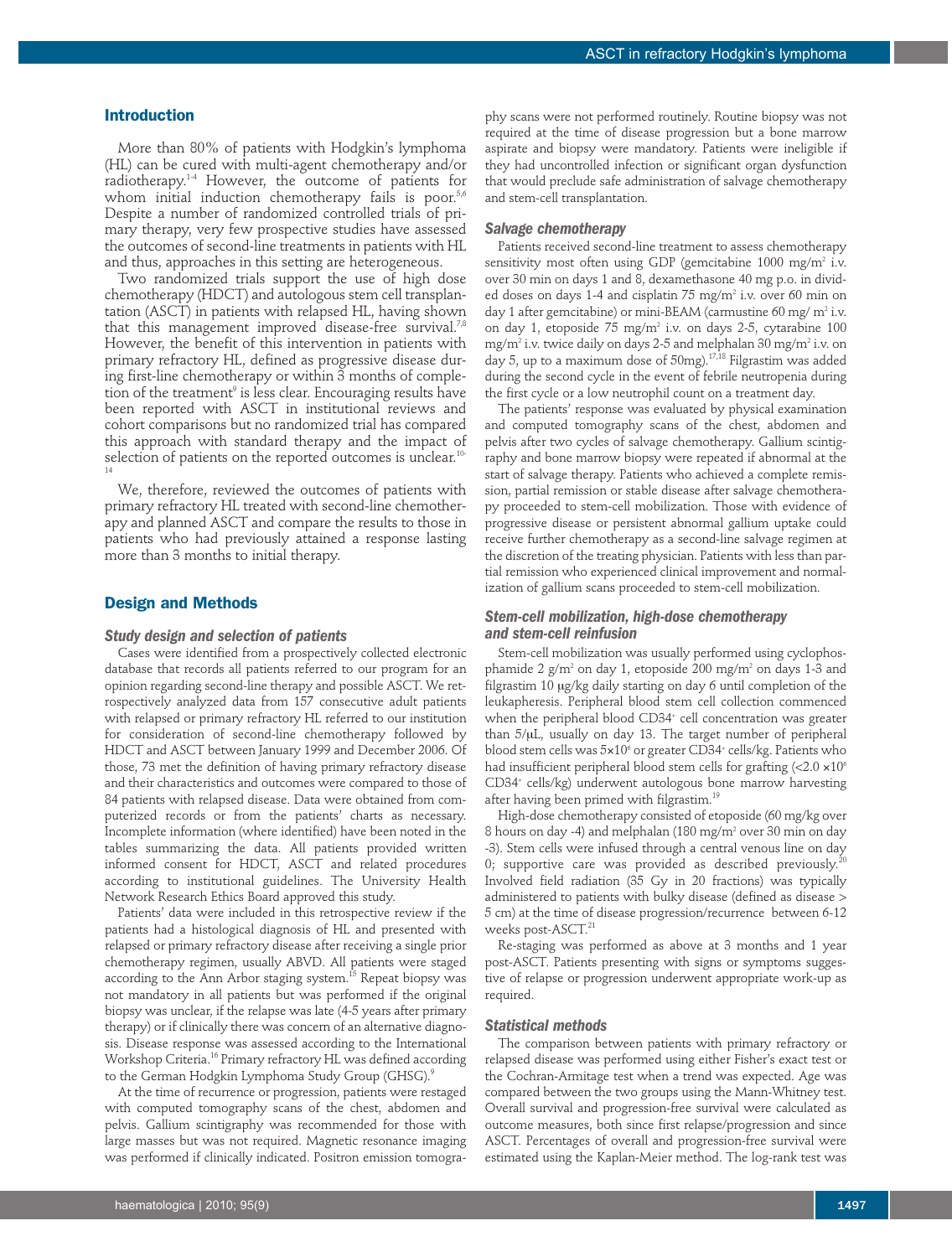utilized to compare the curves. Multivariable analysis was performed using a Cox proportional hazards model.

## **Results**

#### *Patients*

Seventy-three patients with primary refractory HL and 84 patients with relapsed HL were included in this study. The main characteristics of the patients are shown in Table 1. The two groups were similar in terms of age, gender, histology, advanced stage, bulky disease and B symptoms at diagnosis as well as for the type of first-line chemotherapy received. More patients in the group with primary refractory disease presented with one or more sites of extranodal disease (41% *versus* 25%, *P*=0.017). Combined modality primary treatment was administered to 13 (18%) of the patients with primary refractory disease and to 37 (45%) of the patients with relapsed HL (*P*=0.0005).

#### *Survival after progression following primary treatment*

The median follow-up for all patients after first progression was 2.6 years (range, 0.04 - 7.6 years) while the median follow-up post-ASCT was 2.5 years (range, 0-7.2 years). The overall survival rate 3 years after first relapse/progression was 84% (95% CI: 78%-91%) for the entire group, being 76% (95% CI: 66%-89%) for the cohort with primary refractory disease and 91% (95% CI: 84%-98%) for the cohort with relapsed HL.

#### *Salvage chemotherapy*

The overall response rate (i.e. percentage of patients with either complete or partial response) to second-line chemotherapy was 51% (35/73, 95% CI: 39%-63%) in the primary refractory group and 83% (66/84, 95% CI: 74%- 91%) in the group with relapsed HL (*P*<0.0001). Four (6%) patients in the primary refractory group and 18 (23%) in the relapsed group achieved a complete remission prior to ASCT. Eighteen (26%) patients in the primary refractory cohort and 11 (14%) in the relapsed cohort had stable disease whereas 16 (23%) patients in the primary refractory group and 3 (4%) in the relapsed group had progressive disease. Seventeen patients with primary refractory disease and six with relapsed disease (a total of four - 1 with primary refractory disease and 3 with relapsed disease because of a persistently positive gallium scan) required a second-line salvage chemotherapy regimen. The overall response rate to second-line salvage chemotherapy was similar between the two cohorts, although the numbers in each group are small (Table 2).

## *Overall survival and progression-free survival after highdose chemotherapy and autologous stem-cell transplantation*

One hundred and thirty-five patients had an adequate response (achievement of gallium-negative stable disease with symptomatic improvement after salvage chemotherapy as a minimum criterion to proceed) and were eligible for ASCT, including 77 (92%) in the relapsed group and 58 (79%) in the primary refractory group (P=0.028 χ²-square test and *P*=0.037 Fisher's exact test). Twelve patients in the relapsed cohort and 24 in the primary refractory cohort received consolidation radiotherapy (*P*=0.015) for either bulky disease or localized relapse. For those patients who underwent HDCT and ASCT, the 3-year progression-free survival rate was 58% (95% CI: 50%-68%) while the 3year overall survival was 84% (95% CI: 77%-92%).

The estimated progression-free survival rates 3 years post-ASCT were 49% (95% CI: 37%-66%) for the primary refractory group and 67% (95% CI: 56%-79%) for the relapsed group  $(P=0.21)$ , while the overall survival rates 3 years post-ASCT were 75% (95% CI: 63%-89%) for the primary refractory group and 91% (95% CI: 84%-99%) for the relapsed group (*P*=0.097). Response to salvage chemotherapy did not affect post-transplant progressionfree survival or overall survival (log-rank *P*=0.22 and *P*=0.099, respectively). Forty-nine patients have relapsed since their transplant, 25 in the primary refractory group and 24 in the relapsed group. There have been 21 deaths (13 in the primary refractory cohort and 8 in the relapsed

#### Table 1. Patients' characteristics.

| <b>Characteristic</b>                                                                                                | <b>Relapsed</b>                   | N. of patients (%)<br><b>Refractory</b> | P value        |
|----------------------------------------------------------------------------------------------------------------------|-----------------------------------|-----------------------------------------|----------------|
| N. of patients<br>Age at first progression,<br>median (range) in years                                               | 84<br>$39(18-66)$                 | 73<br>$35(18-64)$                       | $0.23*$        |
| Gender<br>Male<br>Female                                                                                             | 52 (62)<br>32(38)                 | 46(63)<br>27(37)                        | >0.99          |
| Histology<br>Nodular sclerosis<br>Mixed cellularity<br>Others                                                        | 65 (77)<br>6(7)<br>13(15)         | 56 (77)<br>5(7)<br>12(16)               | >0.99          |
| Stage of disease at diagnosis<br>ИΙ<br><b>III/IV</b><br><b>B</b> symptoms                                            | 35 (42)<br>48 (58)<br>43(52)      | 29(40)<br>43(60)<br>46(64)              | 0.87<br>0.15   |
| Bulky disease at diagnosis $(>10 \text{ cm})$<br>Yes<br>N <sub>0</sub>                                               | 11(24)<br>34 (76)                 | 19(31)<br>43 (69)                       | 0.52           |
| N. of extranodal sites at diagnosis<br>0<br>1<br>>1                                                                  | 63 (75)<br>16(19)<br>5(6)         | 43(60)<br>17(24)<br>12(17)              | $0.017**$      |
| First line chemotherapy<br>ABVD<br>ABVD-like<br>Others                                                               | 73 (87)<br>6(7)<br>5(6)           | 67 (92)<br>1(1)<br>5(7)                 | 0.24           |
| Response to initial chemotherapy<br>Complete remission<br>Partial remission<br>Stable disease<br>Progressive disease | 53 (70)<br>21(28)<br>2(3)<br>0(0) | 5(7)<br>7(10)<br>9(12)<br>52(71)        | < 0.0001       |
| Unknown but longer than 3 months<br>Combined modality therapy<br>Yes<br>N <sub>o</sub>                               | 37(45)<br>46(55)                  | 8(9)<br>13 (18)<br>60(82)               | 0(0)<br>0.0005 |
| Disease stage at relapse/progression<br>ИΙ<br><b>III/IV</b><br>B symptoms                                            | 25 (30)<br>58 (70)<br>23(28)      | 35 (48)<br>38(52)<br>20 (27)            | 0.032<br>>0.99 |
| Bulky disease at relapse/progression (>5 cm)<br><b>Yes</b><br>No                                                     | 14(30)<br>33 (70)                 | 13(41)<br>19(59)                        | 0.34           |
| N. of extranodal sites at relapse/progression<br>$\theta$<br>1<br>>1                                                 | 56 (67)<br>21(25)<br>6(7)         | 52 (72)<br>18(25)<br>2(3)               | $0.32**$       |

*All P values are based on Fisher's exact test,unless otherwise specified.\*Mann-Whitney test; \*\*Cochran-Armitage test.*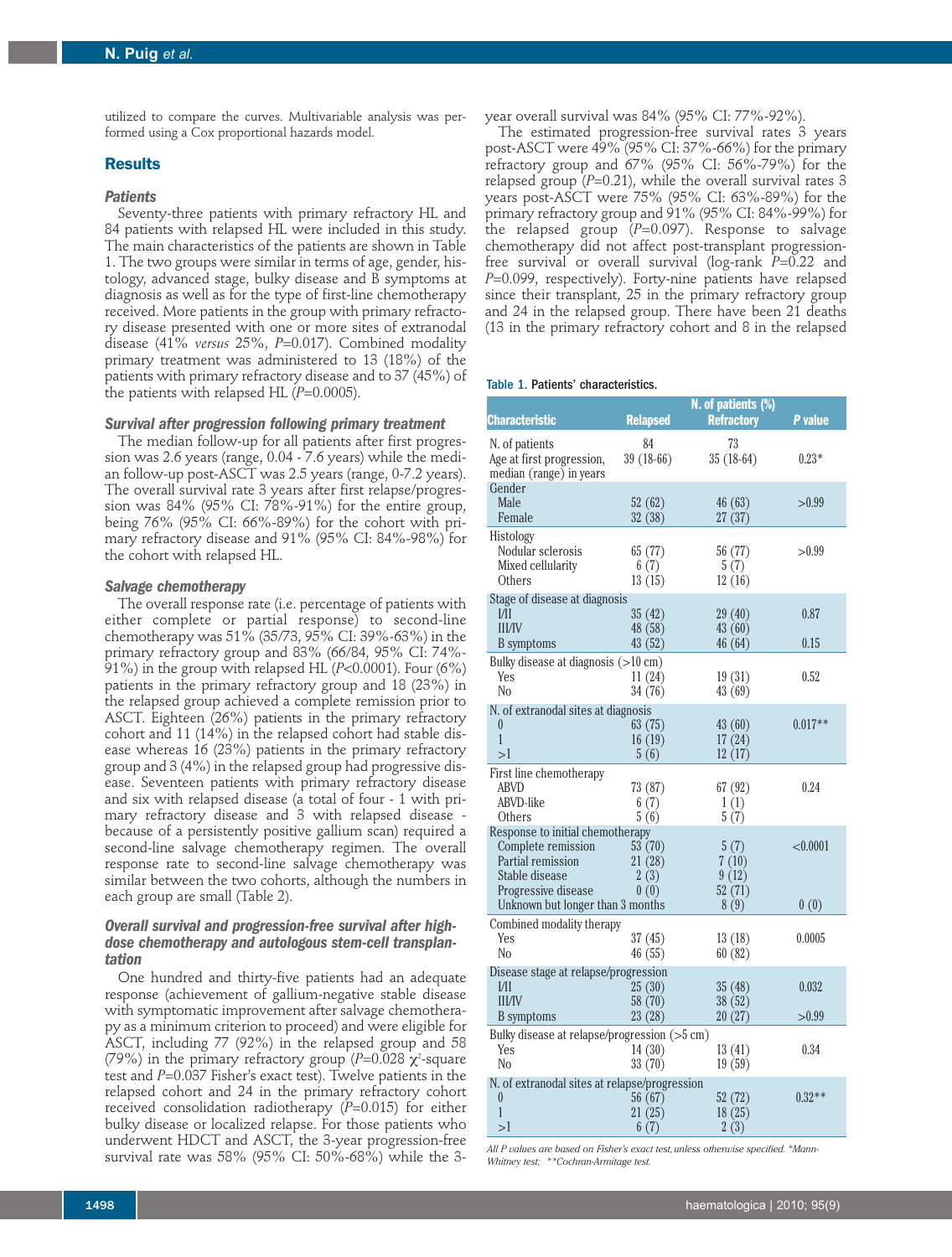cohort), all but one of them in the setting of disease progression. Two patients have been diagnosed with myelodysplastic syndrome (1 after GDP and 1 after mini-BEAM) and one with acute myeloid leukemia (post-mini BEAM).

#### *Prognostic factors*

The variables analyzed included status at salvage treatment (categorized as relapsed or primary refractory), clinical characteristics at relapse (stage, B symptoms, number of



Figure 1. Overall survival since progression after initiation of primary treatment.





Figure 2. Overall survival post-autologous stem cell transplantation.

Figure 3. Progression-free survival post-autologous stem cell transplantation.

extranodal sites and bulky disease) and previously identified prognostic factors for progression-free survival (time to relapse: ≤12 months *versus* > 12 months) and for overall survival [age >50 years and failure to attain a temporary remission (progressive/stable disease)] on first-line treatment. <sup>9,22</sup>

Results of the univariate analyses for overall and progression-free survival applied to the entire population are shown in Table 3. Variables associated with improved overall survival were status at salvage (relapsed *versus* primary refractory), response to first-line treatment (complete/partial response *versus* stable/progressive disease) and response to salvage chemotherapy (complete/partial response *versus* stable/progressive disease). No model was built with a combination of these three variables because of their obvious associations. The remaining variables were not significant in univariate analyses or in the models in which any of the three significant variables were tested. When only status at salvage (relapsed *versus* primary refractory) was included in the model, none of the variables analyzed achieved significance. Status at salvage, response to first line treatment, response to salvage chemotherapy, time to relapse and bulky disease (>10 cm) were found to be significant for progression-free survival. Bulky disease was significant in univariate analysis and remained significant when either time to relapse (*P*=0.04) or response to first-line treatment (*P*=0.015) was introduced into the model.

Univariate analysis for progression-free survival and overall survival applied to the patients who underwent ASCT identified response to salvage chemotherapy (stable disease *versus* complete/partial response) as a significant prognostic factor for overall survival.

| Table 2. Salvage chemotherapy and outcome post-autologous stem- |  |  |  |
|-----------------------------------------------------------------|--|--|--|
| cell transplantation.                                           |  |  |  |

|                                      | <b>Relapsed</b> | N. of patients (%)<br><b>Refractory</b> | P value  |  |  |  |
|--------------------------------------|-----------------|-----------------------------------------|----------|--|--|--|
| N. of patients                       | 84              | 73                                      |          |  |  |  |
| Second-line chemotherapy             |                 |                                         |          |  |  |  |
| GDP                                  | 54 (64)         | 43(60)                                  | 0.88     |  |  |  |
| Mini-BEAM                            | 19(23)          | 20(28)                                  |          |  |  |  |
| <b>DHAP</b>                          | 4(5)            | 4(6)                                    |          |  |  |  |
| Others                               | 10(8)           | 5(7)                                    |          |  |  |  |
| Response to second-line chemotherapy |                 |                                         |          |  |  |  |
| Complete remission                   | 18(23)          | 4(6)                                    |          |  |  |  |
| Partial remission                    | 48(60)          | 31(45)                                  |          |  |  |  |
| Overall response rate                | 66 (83)         | 35(51)                                  | < 0.0001 |  |  |  |
| Stable disease                       | 11(14)          | 18(26)                                  |          |  |  |  |
| Progressive disease                  | 3(4)            | 16(23)                                  |          |  |  |  |
| <b>Unknown</b>                       | 4               | 4                                       |          |  |  |  |
| Third line chemotherapy              | $n=6$           | $n=17$                                  |          |  |  |  |
| Mini-BEAM                            | 3(50)           | 10(59)                                  | 0.86     |  |  |  |
| GDP                                  | 1(17)           | 3(18)                                   |          |  |  |  |
| <b>ESHAP/DHAP</b>                    | 2(33)           | 3(18)                                   |          |  |  |  |
| Others                               | $\theta$        | 1(6)                                    |          |  |  |  |
| Response to third-line chemotherapy  |                 |                                         |          |  |  |  |
| Complete remission                   | 0(0)            | 1(6)                                    |          |  |  |  |
| Partial remission                    | 4(67)           | 6(35)                                   |          |  |  |  |
| Overall response rate                | 4(67)           | 7(41)                                   |          |  |  |  |
| Stable disease                       | 1(17)           | 2(12)                                   |          |  |  |  |
| Progressive disease                  | 1(17)           | 8(47)                                   |          |  |  |  |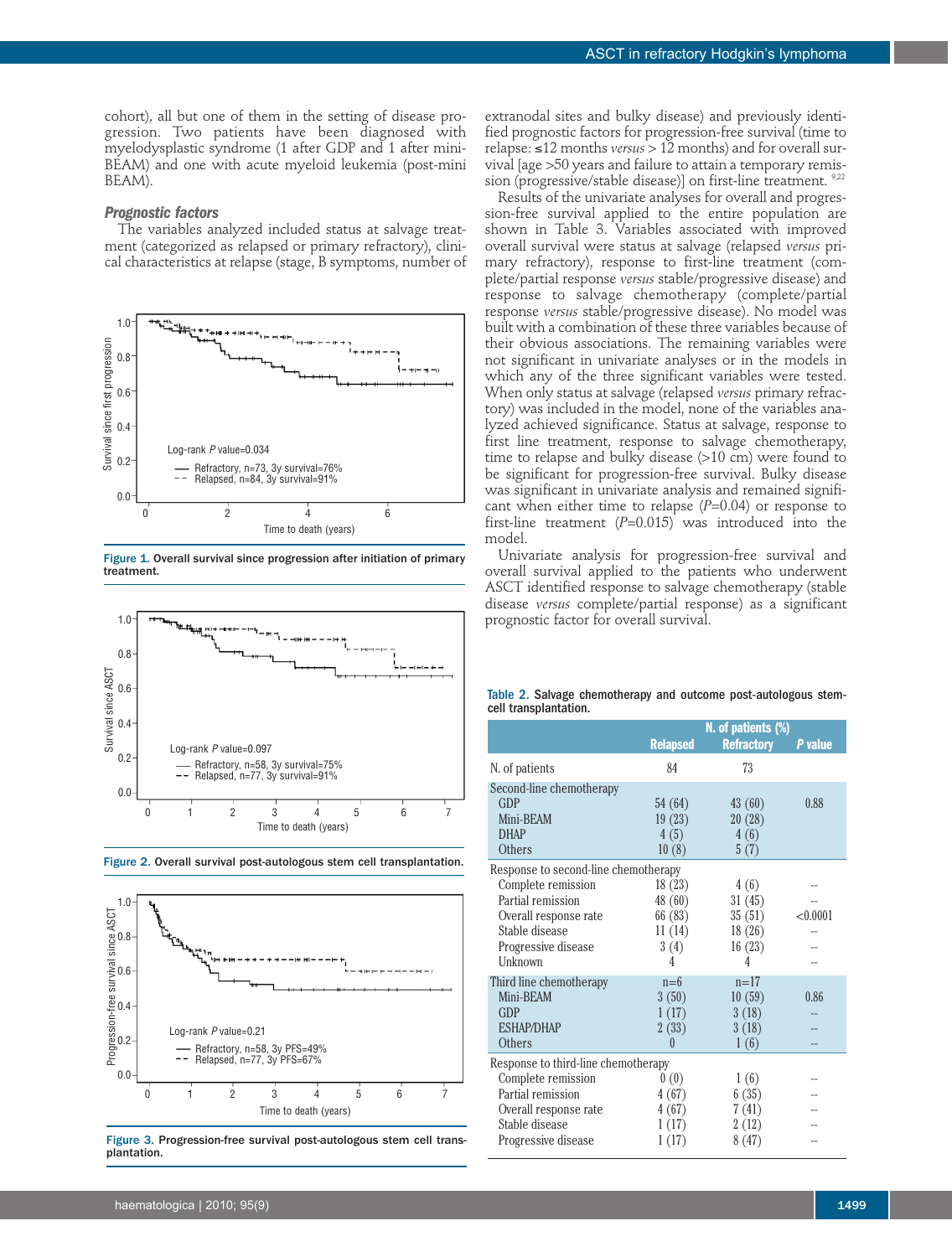#### **Discussion**

The outcome of HL patients with early treatment failure managed with standard-dose salvage chemotherapy is known to be very poor. In a retrospective analysis of the GHSG, no patient with primary progressive disease survived more than 5 years <sup>23</sup> and the overall survival rate at 8 years ranged between  $0$  and  $8\%$  in several other series. $^{24,25}$ In an attempt to improve the outcome of these patients, HDCT and ASCT have been increasingly used in the setting of patients with primary refractory HL.<sup>12,26,27</sup> Based on the results of two randomized trials, HDCT and ASCT is now considered the standard of care for patients with relapsed or primary refractory HL. 7,8 However, only the BNLI trial, a small study underpowered to report outcomes on any subsets of patients, included patients with primary refractory disease. Older reports from registry and institutional series mainly focused on transplanted patients did not examine the larger denominator of patients who undergo second-line chemotherapy prior to a planned transplant. The major strength of our study is that it reports the response to second-line chemotherapy and prognostic factors in a group of patients who were planned to undergo ASCT treated within the past decade.

We evaluated a cohort of relapsed and primary refractory HL patients treated with second-line chemotherapy and planned ASCT. Analysis of the entire group from the time

of relapse/progression demonstrated that the overall survival in patients with refractory disease was inferior to that of patients who relapsed 3 months or later after the completion of initial therapy (76% *versus* 91%, *P*=0.034). As the majority of prognostic factors were found to be balanced between the two groups, the most likely explanation for this finding is the lower rate of chemosensitivity observed in patients with primary refractory HL which translated into a small proportion of patients proceeding to ASCT in this group. Furthermore, primary refractory disease was identified in univariate analysis and confirmed in multivariate analysis as an independent adverse prognostic factor.

The characteristics at diagnosis of the 157 patients analyzed were similar between the relapsed and primary refractory groups except for the presence of extranodal disease which was more frequent in the cohort with primary refractory disease. Extranodal disease was also identified by the GHSG as an unfavorable prognostic factor in patients with limited stage HL. <sup>27</sup> Although most patients in both groups received ABVD as a first line treatment, a significantly higher proportion of patients in the group with primary refractory disease received ABVD alone, likely because of rapidly progressive disease prior to the start of planned consolidative radiation. Moskowitz *et al.* also found that the majority (79%) of 75 refractory patients had no exposure to radiotherapy at the time of salvage

|  |  | Table 3. Significant prognostic factors for overall survival and progression-free survival for the entire cohort and for the transplanted group. |
|--|--|--------------------------------------------------------------------------------------------------------------------------------------------------|
|--|--|--------------------------------------------------------------------------------------------------------------------------------------------------|

|                                                                                              | N.        | <b>Overall survival</b>                     | <b>Progression-free survival</b>                |                |                |                                      |          |
|----------------------------------------------------------------------------------------------|-----------|---------------------------------------------|-------------------------------------------------|----------------|----------------|--------------------------------------|----------|
| <b>Variable</b>                                                                              |           | <b>Univariate analysis</b><br>3-year OS (%) | 95% CI2                                         | <b>P</b> value | 3-year PFS (%) | <b>Univariate analysis</b><br>95%Cl2 | P value  |
|                                                                                              |           |                                             | Entire group                                    |                |                |                                      |          |
| Status at salvage<br>Relapsed<br>Refractory                                                  | 84<br>73  | 91<br>76                                    | 84-98<br>66-89                                  | 0.034          | 86<br>58       | 78-95<br>47-72                       | 0.00016  |
| Time to relapse<br>$\leq$ 12 months<br>$>12$ months                                          | 110<br>47 | 80<br>94                                    | $72 - 89$<br>87-100                             | 0.12           | 66<br>90       | 57-77<br>$81 - 100$                  | 0.0071   |
| Stage<br>1/11<br><b>III/IV</b>                                                               | 60<br>96  | 85<br>84                                    | 76-96<br>$75 - 93$                              | 0.83           | $70\,$<br>75   | 59-84<br>66-85                       | 0.54     |
| <b>B</b> symptoms<br>Yes<br>N <sub>o</sub>                                                   | 43<br>113 | 75<br>87                                    | 59-94<br>80-94                                  | 0.18           | 66<br>75       | 514-86<br>67-84                      | 0.71     |
| N. of extranodal sites<br>0<br>$1-3$                                                         | 108<br>47 | 87<br>77                                    | 79-94<br>64-93                                  | 0.21           | 73<br>77       | 64-82<br>65-92                       | 0.62     |
| <b>Bulky</b> disease<br>Yes<br>No                                                            | 27<br>52  | 69<br>85                                    | 49-98<br>75-97                                  | 0.18           | 58<br>52       | 39-87<br>$71-93$                     | 0.039    |
| Age<br>$>50$ years<br>$\leq 50$ years                                                        | 38<br>119 | 77<br>86                                    | 63-94<br>79-94                                  | 0.43           | 77<br>72       | 63-92<br>64-82                       | 0.45     |
| Response to first line treatment<br>Progressive/stable disease<br>Complete/partial remission | 63<br>86  | 75<br>89                                    | 63-89<br>82-97                                  | 0.028          | 57<br>84       | $45 - 72$<br>75-93                   | 0.00031  |
| Response to salvage treatment<br>Progressive/stable disease<br>Complete/partial remission    | 41<br>108 | 69<br>89                                    | 55-88<br>$82 - 96$<br><b>Transplanted group</b> | 0.00063        | 45<br>82       | $30 - 66$<br>75-91                   | < 0.0001 |
| Response to salvage<br>Stable disease<br>Complete/partial remission                          | 26<br>107 | 73<br>87                                    | 56-94<br>79-95                                  | 0.032          | 50<br>61       | 33-75<br>$52 - 72$                   | 0.18     |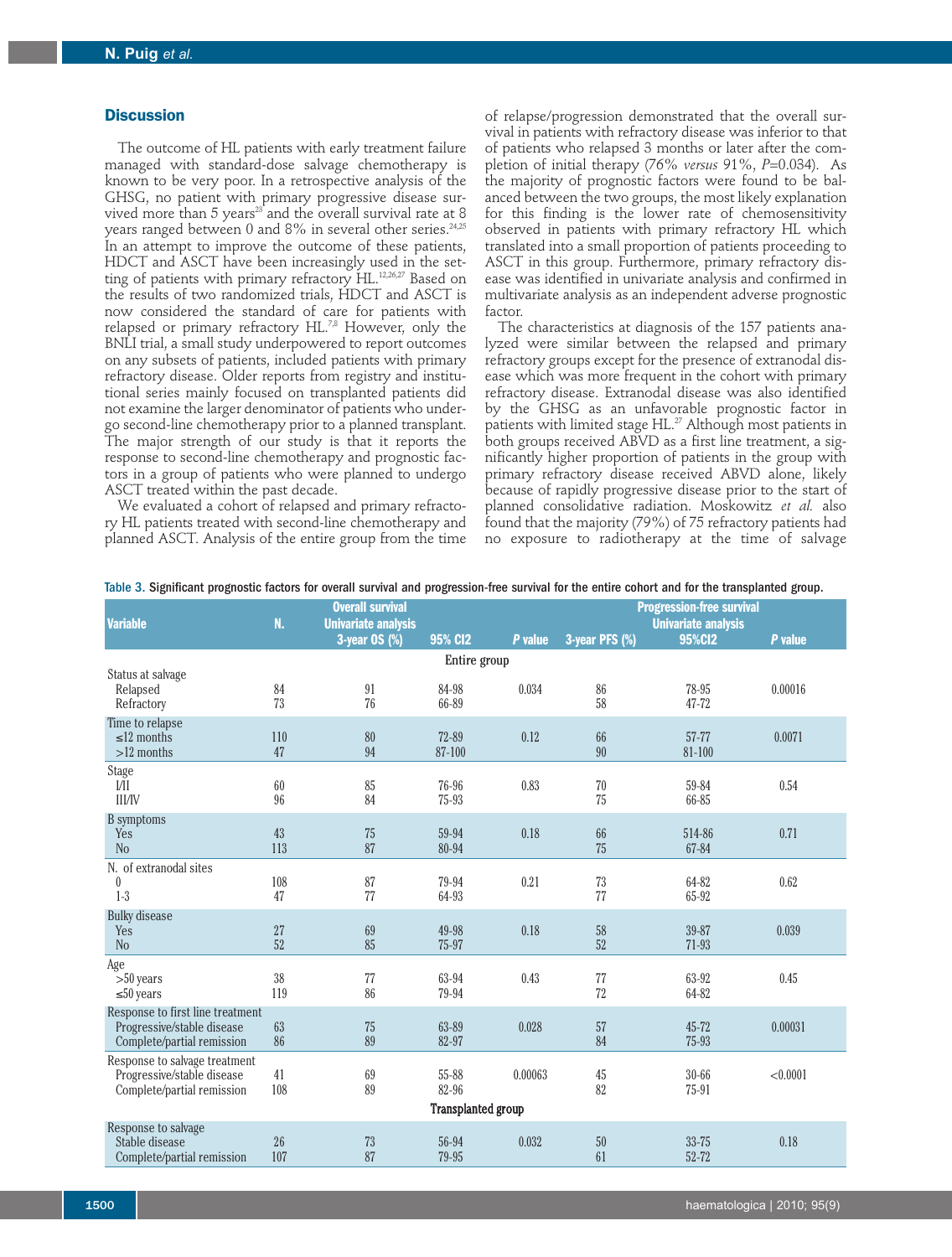chemotherapy. 28

Different variables have been identified as prognostic factors at relapse in HL, including response to salvage chemotherapy. 29-31 This was confirmed in the present study when univariate analyses for progression-free and overall survival were applied to the transplanted group. Bulky disease was significant for progression-free survival in univariate analysis applied to the entire cohort and remained significant in the Cox model. This is in accordance with the known predictive value of bulky disease at the time of transplantation, as reported by several groups in the past. 20,25 The significance of this finding (*P*=0.039) needs to be interpreted with caution given that data were incomplete for a considerable number of patients. However, given the typically poor outcomes associated with bulky disease in HL, we feel that this finding is of significance.

The overall response rate to second-line chemotherapy was lower among the primary refractory cohort than among the relapsed cohort (51% *versus* 83%, *P*<0.0001). This result appears similar to the response rate of 43% reported by the GHSG for a group of 206 patients with primary refractory disease, the majority of whom (51%) received dexa-BEAM. <sup>9</sup> Response rates in patients with primary refractory HL in other published series range between 32% and 84%; this wide range is likely a reflection of imbalances in prognostic factors between groups and small sample sizes. 9,11,12,28,32-34

As a consequence of the differences in chemosensitivity observed between the two groups, a significantly lower proportion of patients with primary refractory disease was able to proceed to ASCT  $(79\%$  in the primary refractory group *versus* 92% in the relapsed group, *P*=0.028). The outcome was, however, similar in the two groups post-ASCT suggesting some benefit from HDCT in patients with primary refractory disease.

Transplant procedures are associated with an inherent selection bias that our study aimed to reduce by including all patients who were potential candidates for ASCT at the time of first relapse/progression. To our knowledge, data regarding the outcome of patients undergoing chemotherapy prior to ASCT are scarce. This analysis, however, has potential limitations. Our program did not require routine re-biopsy of patients with an adequate histological specimen at primary diagnosis, with remission lasting less than 4-5 years and a presentation typical of HL. We accept that a very small proportion of patients may have had a different diagnosis but we felt that it was impractical to mandate biopsy unless the clinical picture was suggestive of an alternate problem. A variety of second-line chemotherapy regimens were employed in this cohort reflecting the lack of randomized controlled trials in this area. The majority of patients in the study received mini-BEAM<sup>18</sup> or, more recently, GDP based on our institutional data. 35

The role and timing of consolidative radiotherapy peri-ASCT has not been tested in controlled trials. Historically pre-ASCT consolidative radiation has been a source of concern because of potentially high rates of pulmonary toxicity if mediastinal radiation is required. <sup>21</sup> In a recent, prospective study from Australia, the rate of pneumonitis in 19 patients treated post-ASCT was  $5\% , ^{\scriptscriptstyle 37}$  contrasting with the 21% found in the phase I trial by Dawson *et al*. of involved field radiotherapy pre-ASCT. <sup>38</sup> In the absence of phase III data, the timing of consolidative radiotherapy is likely to be based on toxicity considerations. The role of radiation itself remains another area of controversy. The GHSG/EBMT randomized ASCT trial recommended radiotherapy in all patients with residual lesions "judged to represent active Hodgkin's disease" in the absence of randomized data. <sup>7</sup> Our current practice reflects our historical practice of employing post-ASCT radiotherapy for masses larger than 5 cm and potentially to treat localized recurrence if radiotherapy was not previously employed (an extrapolation from combined modality therapy in the primary treatment setting). <sup>39</sup> As a higher proportion of patients with primary refractory disease received post-ASCT radiation, (24 *versus* 12, *P*=0.015), radiotherapy may be contributing to the outcome of these chemosensitive patients.

Our results highlight the inferior survival and higher rate of chemoresistant disease in patients with primary refractory compared to relapsed HL. Given the lack of randomized controlled trials in the field, they also suggest the potential benefit of ASCT-based strategies which may include consolidative radiotherapy in the subset of chemosensitive patients with primary refractory disease. We recommend the ongoing use of ASCT in patients with primary refractory HL and encourage investigators to evaluate these ASCT-based strategies prospectively. <sup>40</sup> Future studies should try to understand the unique biology and behavior of primary refractory HL in order to improve survival in this group of patients.

## **Authorship and Disclosures**

NP wrote the manuscript; MP analyzed the data; TS, KF, TN, NF, RT, AK and MC reviewed the manuscript and JK designed the research and wrote the manuscript.

*The information provided by the authors about contributions from persons listed as authors and in acknowledgments is available with the full text of this paper at www.haematologica.org.*

*Financial and other disclosures provided by the authors using the ICMJE (www.icmje.org) Uniform Format for Disclosure of Competing Interests are also available at www.haematologica.org.*

#### **References**

- 1. Duggan DB, Petroni GR, Johnson JL, Glick JH, Fisher RI, Connors JM, et al. Randomized comparison of ABVD and MOPP/ABV hybrid for the treatment of advanced Hodgkin's disease: a report of an intergroup trial. J Clin Oncol. 2003;21(4): 607-14.
- 2. Connors JM, Klimo P, Adams G, Burns BF, Cooper I, Meyer RM, et al. Treatment of<br>advanced Hodgkin's disease with advanced Hodgkin's disease

chemotherapy : comparison of MOPP/ABV hybrid regimen with alternating courses of MOPP and ABVD – A report from the National Cancer Institute of Canada Clinical Trials Group. J Clin Oncol. 1997; 15(4):1638- 45.

- 3. Horning SJ, Williams J, Bartlett NL, Bennett JM, Hoppe RT, Neuberg D, et al. Assessment of the Stanford V regimen and consolidative radiotherapy for bulky and advanced Hodgkin's Cooperative Oncology Group pilot study E1492. J Clin Oncol. 2000;18(5):972-80.
- 4. Diehl V, Franklin J, Pfreundschuh M, Lathan B, Paulus U, Hasenclever D, et al. Standard and increased-dose BEACOPP chemotherapy compared with COPP-ABVD for advanced Hodgkin's disease. N Engl J Med. 2003;348(24):2386-95.
- 5. Longo DL, Duffey PL, Young RC, Hubbard SM, Ihde DC, Glatstein E, et al. Conventional dose salvage combination chemotherapy in patients relapsing with Hodgkin´s disease after combination chemotherapy: the low probability for cure. J Clin Oncol. 1992;10(2):210-8.